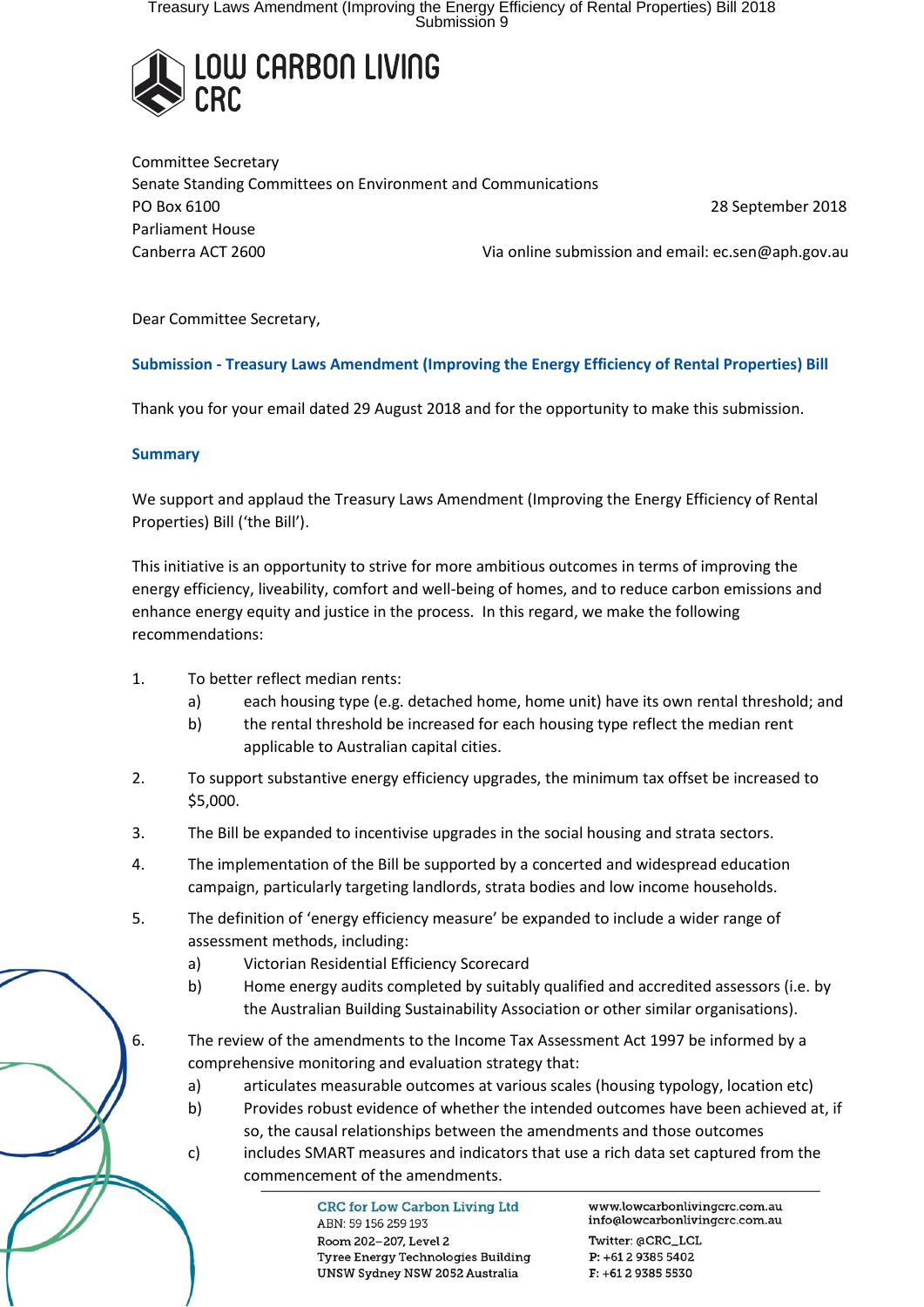Treasury Laws Amendment (Improving the Energy Efficiency of Rental Properties) Bill 2018<br>Submission 9

#### **1. Introduction**

- 1.1 Energy deprivation is a complex and multidimensional concept that centres upon the inability of a person or household to satisfy their basic home energy needs. To understand the nature and causes of energy deprivation requires a consideration of other paradigms such as energy justice and vulnerability.
- 1.2 Low income households spend a high proportion of their income on energy bills to heat and cool their homes, as well as for cooking, lighting and refrigeration. As a result, they are particularly vulnerable to energy prices, and thus may have difficulty meeting their energy needs if prices rise or in periods of increased demand such as during heatwaves and cold snaps. A person's struggle to maintain their home's thermal comfort can have detrimental implications for their health and wellbeing.
- 1.3 Our research reveals that energy deprivation is a pervasive problem across low-income households in Australia, a high proportion of which reside in rental accommodation. Key drivers are the household's poor socioeconomic situation, lack of access to information, the home's poor energy performance, and increasing energy prices. The poor energy performance of rental properties is a legacy issue of the existing housing stock. Spilt incentives create a further barrier to landlords undertaking energy efficiency upgrades. That is, there is little incentive for landlords to upgrade their properties because the energy efficiency benefits flow to tenants not themselves.
- 1.4 Financial incentives for landlords that provide co-benefits and reduce split incentives can go some way in addressing energy deprivation, providing broader access to affordable, healthy and comfortable homes. Energy efficiency upgrades also support Australia's low-carbon energy transition, make that transition just by ensuring that societal costs, risks and benefits of that shift are distributed fairly, and buffer against resource scarcity.
- 1.5 At our National Forum 'Low Carbon Homes for Low Income Households' hosted by our University of Wollongong Node on 8 August 2018 [\(LINK\)](http://www.lowcarbonlivingcrc.com.au/events/2018/06/national-forum-low-carbon-homes-low-income-households), incentivising energy efficiency upgrades to rental properties was raised as an important and straightforward policy response to encourage energy efficiency. However, the expert participants recognised that this would be a small piece of the policy response, and highlighted important issues in validation and compliance (i.e. in ensuring that improvements claimed under this offset offer a genuine improvement in energy efficiency). Additional solutions suggested during the forum included implementing minimum energy efficiency requirements for investment properties before negative gearing applies, implementing minimum energy standards before properties can be listed for lease (which would require an effective energy efficiency rating scheme for existing properties), and requiring mandatory disclosure of the energy efficiency of a property when listed for lease or sale (again, an effective energy efficiency rating scheme for existing properties would be required).
- 1.6 Accordingly, we are pleased to make the following submission in support of the spirit and intent of the Bill.
- 1.7 We have undertaken and continue to undertake leading research in the relevant fields, much of which speaks directly to the matters under discussion. In this regard, we enclose a copy of our project catalogue, which includes research outputs to date.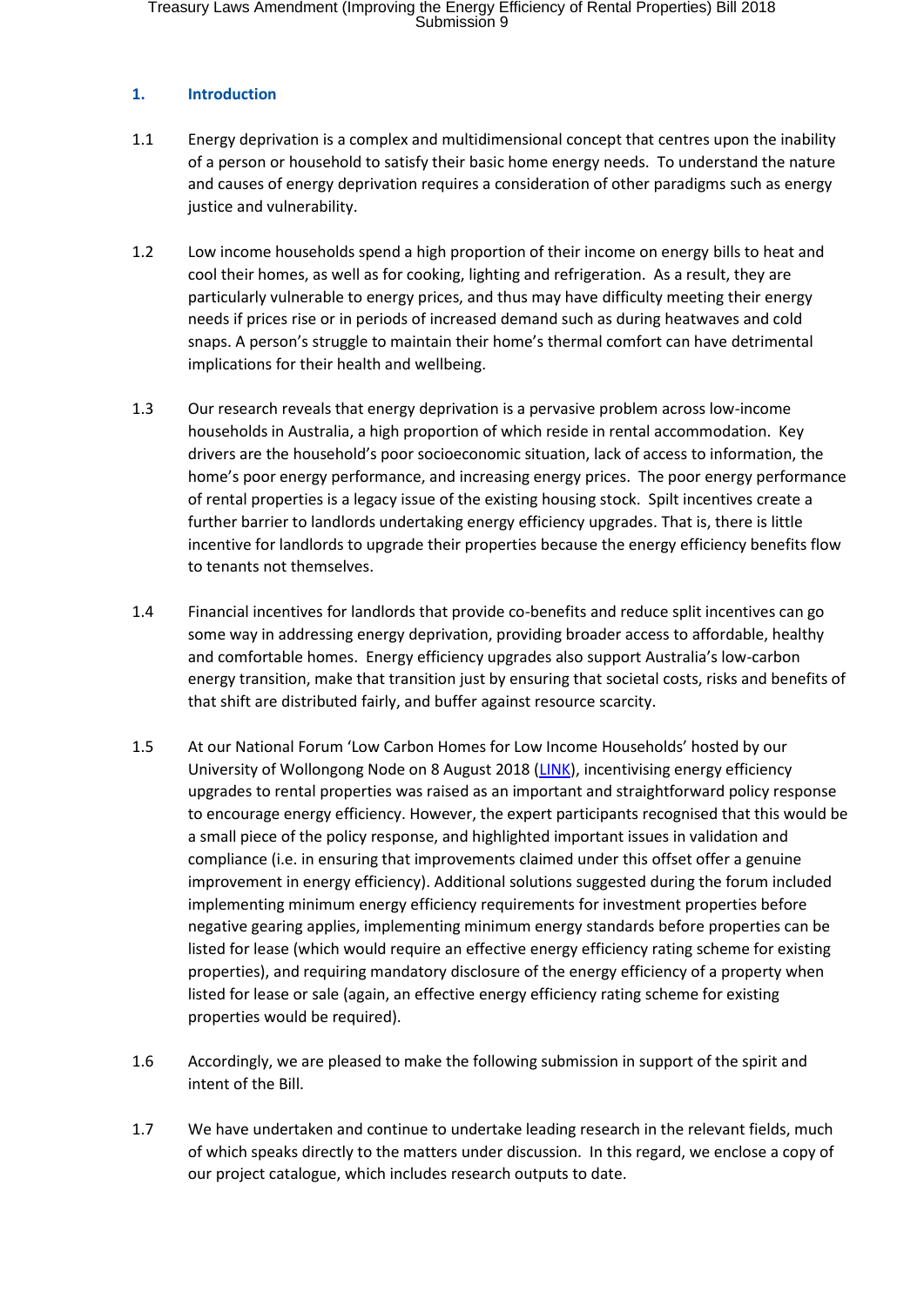## **2. Who we are**

- 2.1 We are an end-user driven national research and innovation hub that brings together leading innovators from the academic, public and private sectors to develop the scientific, technological, industrial, educational and social resources to facilitate the community's transition to a low carbon built environment.
- 2.2 We were established in 2012 under the Australian Government's Cooperative Research Centres Program which aims to deliver significant economic, environmental and social benefits by supporting end-user driven research partnerships.
- 2.3 Based at UNSW, we unite researchers from eight academic institutions across Australia with 20 industry and 17 government partners to address three programs:

| <b>Integrated Building Systems</b> | Developing low-carbon products and services, and finding<br>ways to communicate best practice design through rating<br>tools, standards and display homes                          |
|------------------------------------|------------------------------------------------------------------------------------------------------------------------------------------------------------------------------------|
| Low Carbon Precincts               | Creating models, guidelines, standards and data for delivering<br>low carbon developments at a precinct level and                                                                  |
| <b>Engaged Communities</b>         | communicating best practice sustainable city planning through<br>exemplar precinct developments and tools<br>Capturing and building new community demand for low<br>carbon living. |

- 2.4 Emissions reduction, energy security, energy deprivation and related areas are key research areas within our three programs.
- 2.5 With over 100 projects initiated across Australia since 2012 and by training nearly 100 PhD students, we are driving a once in a generation boost to our national capabilities that will resonate into the future, overcoming barriers to the cost-effective reduction of carbon emissions generated by the built environment, while simultaneously fostering industry competitiveness, improving the quality of urban life and building resilience to climate change.
- 2.6 As the only research and innovation hub of its kind in Australia, we have established a national reputation for authoritative, high-quality research and growing influence among senior decisions makers in industry and government. By forging strategically-designed partnerships, our researchers are linked to the right industries and the commercial and on-ground expertise essential for market success. This creates an unbroken pathway to impact in Australia, as well as considerable opportunities for the export of Australian knowledge and expertise.

## **3. Treasury Laws Amendment (Improving the Energy Efficiency of Rental Properties) Bill 2018**

3.1 For simplicity and comprehensiveness, we respond to each section of the Bill in following table: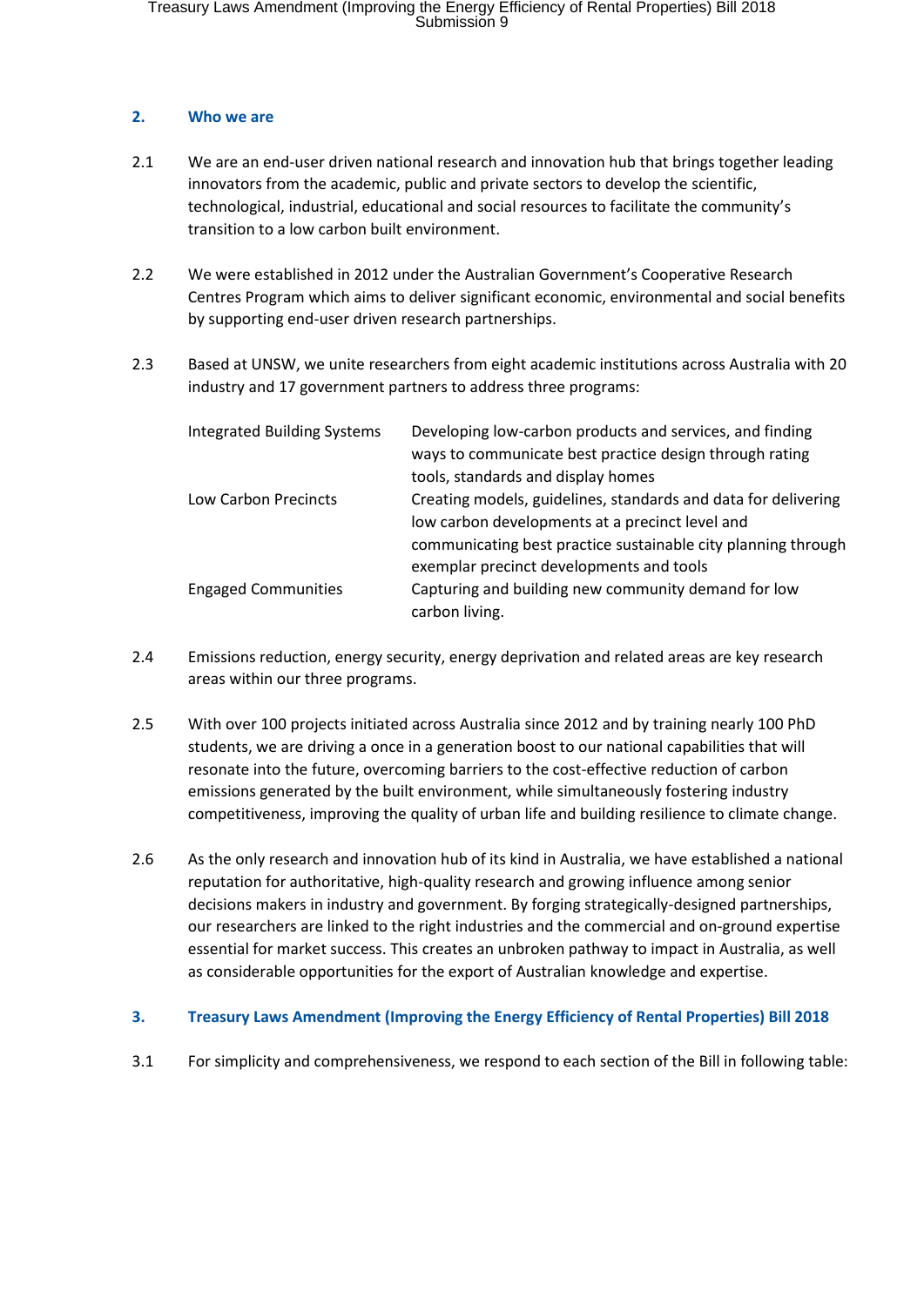# Treasury Laws Amendment (Improving the Energy Efficiency of Rental Properties) Bill 2018 Submission 9

| <b>Section</b>                                    | Support      | Support with<br>conditions | Neutral | Unsupported | <b>Comments</b>                                                                                                                                                                                                                                                                                                                                                                                                                                                                                                                                                                                                                                                                                                                                                                                                                                                                                                                                                                                                                                                                                                    |
|---------------------------------------------------|--------------|----------------------------|---------|-------------|--------------------------------------------------------------------------------------------------------------------------------------------------------------------------------------------------------------------------------------------------------------------------------------------------------------------------------------------------------------------------------------------------------------------------------------------------------------------------------------------------------------------------------------------------------------------------------------------------------------------------------------------------------------------------------------------------------------------------------------------------------------------------------------------------------------------------------------------------------------------------------------------------------------------------------------------------------------------------------------------------------------------------------------------------------------------------------------------------------------------|
| 1 Short title                                     | $\checkmark$ |                            |         |             |                                                                                                                                                                                                                                                                                                                                                                                                                                                                                                                                                                                                                                                                                                                                                                                                                                                                                                                                                                                                                                                                                                                    |
| 2 Commencement                                    | $\checkmark$ |                            |         |             |                                                                                                                                                                                                                                                                                                                                                                                                                                                                                                                                                                                                                                                                                                                                                                                                                                                                                                                                                                                                                                                                                                                    |
| Schedule 1-                                       |              |                            |         |             |                                                                                                                                                                                                                                                                                                                                                                                                                                                                                                                                                                                                                                                                                                                                                                                                                                                                                                                                                                                                                                                                                                                    |
| <b>Amendments</b>                                 | ✓            |                            |         |             |                                                                                                                                                                                                                                                                                                                                                                                                                                                                                                                                                                                                                                                                                                                                                                                                                                                                                                                                                                                                                                                                                                                    |
| Section 13-1                                      | $\checkmark$ |                            |         |             |                                                                                                                                                                                                                                                                                                                                                                                                                                                                                                                                                                                                                                                                                                                                                                                                                                                                                                                                                                                                                                                                                                                    |
| Section 67-23                                     | $\checkmark$ |                            |         |             |                                                                                                                                                                                                                                                                                                                                                                                                                                                                                                                                                                                                                                                                                                                                                                                                                                                                                                                                                                                                                                                                                                                    |
| <b>What this Division</b>                         |              |                            |         |             |                                                                                                                                                                                                                                                                                                                                                                                                                                                                                                                                                                                                                                                                                                                                                                                                                                                                                                                                                                                                                                                                                                                    |
| is about                                          | $\checkmark$ |                            |         |             |                                                                                                                                                                                                                                                                                                                                                                                                                                                                                                                                                                                                                                                                                                                                                                                                                                                                                                                                                                                                                                                                                                                    |
| <b>381-5 Energy</b><br>efficiency offset          |              |                            |         |             | Confining the tax offset to rental properties that are leased at \$300 per<br>week or less is likely to significantly limit the depth and breadth of the<br>Bill's impact. Naturally, the quantum of rent reflects the condition,<br>size, type and, particularly, the location of the home. Thus, according<br>to realestate.com, the median weekly rent for two-bedroom home<br>units in Sydney and Melbourne is \$930 and \$600 respectively, which<br>would therefore exclude a large proportion of the rental properties in<br>those markets.<br>Further, whilst the maximum tax offset that can be claimed (\$2,000)<br>may encourage landlords to implement simple energy efficiency<br>measures, this amount is unlikely to be sufficient to stimulate<br>investment in energy efficiency upgrades that will deliver substantial<br>energy savings or thermal comfort improvements. For example, the<br>cost to purchase and install an energy efficient electric heat pump or<br>solar hot water service is around \$5,000. The cost of ceiling insulation<br>for a typical home is in the order \$3,500. |
|                                                   |              | ✓                          |         |             | Further gains can be realised by also incentivising upgrades in the<br>social housing sector.<br><b>Recommendations:</b><br>To better reflect median rents:<br>1.<br>each housing type (e.g. detached home, home unit)<br>a)<br>have its own rental threshold; and<br>the rental threshold be increased for each housing<br>b)<br>type reflect the median rent applicable to Australian<br>capital cities.<br>To support substantive energy efficiency upgrades, the<br>2.<br>minimum tax offset be increased to \$5,000.<br>The Bill be expanded to incentivise upgrades in the social<br>3.<br>housing and strata sectors.<br>The implementation of the Bill be supported by a concerted<br>4.<br>and widespread education campaign, particularly targeting<br>landlords, strata bodies and low income households.                                                                                                                                                                                                                                                                                               |
| 381-10 Meaning of<br>energy efficiency<br>measure |              |                            |         |             | NatHERS assessments are generally only completed for new buildings<br>and may not be useful for older buildings with poor construction<br>documentation. NABERS assessments will only be relevant for<br>apartment common areas.<br><b>Recommendation:</b>                                                                                                                                                                                                                                                                                                                                                                                                                                                                                                                                                                                                                                                                                                                                                                                                                                                         |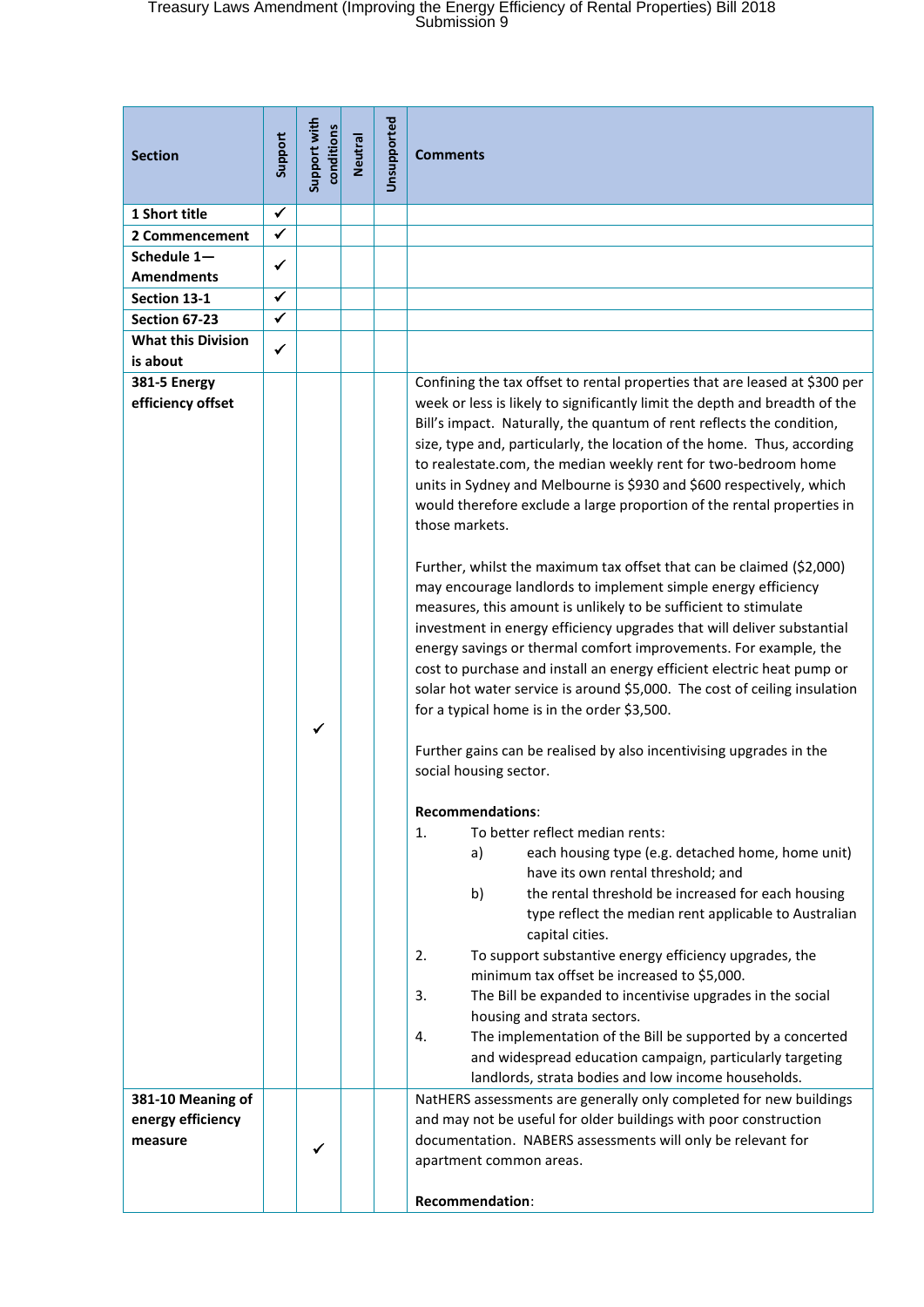# Treasury Laws Amendment (Improving the Energy Efficiency of Rental Properties) Bill 2018<br>Submission 9

|                              |   |  | 5.<br>The definition of 'energy efficiency measure' be expanded to<br>include a wider range of assessment methods, including:<br>Victorian Residential Efficiency Scorecard<br>a)<br>b)<br>Home energy audits completed by suitably qualified<br>and accredited assessors (i.e. by the Australian<br>Building Sustainability Association or other similar<br>organisations). |
|------------------------------|---|--|------------------------------------------------------------------------------------------------------------------------------------------------------------------------------------------------------------------------------------------------------------------------------------------------------------------------------------------------------------------------------|
| 381-15 Additional            |   |  |                                                                                                                                                                                                                                                                                                                                                                              |
| conditions for               | ✓ |  |                                                                                                                                                                                                                                                                                                                                                                              |
| energy efficiency            |   |  |                                                                                                                                                                                                                                                                                                                                                                              |
| measures<br>Part 2-Review of |   |  | As mentioned above, we are of the view that the low rental threshold                                                                                                                                                                                                                                                                                                         |
| amendments                   |   |  | and low offset amount will limit uptake, especially in city centres.                                                                                                                                                                                                                                                                                                         |
|                              |   |  | Accordingly, the review should draw upon a comprehensive                                                                                                                                                                                                                                                                                                                     |
|                              |   |  | monitoring and evaluation strategy to understand if the amendments                                                                                                                                                                                                                                                                                                           |
|                              |   |  | are having their intended effect and to ensure that the initiative is not                                                                                                                                                                                                                                                                                                    |
|                              |   |  | being misused, for example, by landlords claiming for energy efficiency                                                                                                                                                                                                                                                                                                      |
|                              |   |  | upgrades whose primary purpose is aesthetic rather than energy                                                                                                                                                                                                                                                                                                               |
|                              |   |  | performance (e.g. decorative curtains).                                                                                                                                                                                                                                                                                                                                      |
|                              |   |  | Recommendation                                                                                                                                                                                                                                                                                                                                                               |
|                              |   |  | The review of the amendments to the Income Tax Assessment<br>6.                                                                                                                                                                                                                                                                                                              |
|                              |   |  | Act 1997 be informed by a comprehensive monitoring and                                                                                                                                                                                                                                                                                                                       |
|                              |   |  | evaluation strategy that:                                                                                                                                                                                                                                                                                                                                                    |
|                              |   |  | articulates measurable outcomes at various scales<br>a)                                                                                                                                                                                                                                                                                                                      |
|                              |   |  | (housing typology, location etc)                                                                                                                                                                                                                                                                                                                                             |
|                              |   |  | b)<br>Provides robust evidence of whether the intended                                                                                                                                                                                                                                                                                                                       |
|                              |   |  | outcomes have been achieved at, if so, the causal                                                                                                                                                                                                                                                                                                                            |
|                              |   |  | relationships between the amendments and those<br>outcomes                                                                                                                                                                                                                                                                                                                   |
|                              |   |  | includes SMART measures and indicators that use a<br>c)                                                                                                                                                                                                                                                                                                                      |
|                              |   |  | rich data set captured from the commencement of                                                                                                                                                                                                                                                                                                                              |
|                              |   |  | the amendments.                                                                                                                                                                                                                                                                                                                                                              |

## **4. Acknowledgements**

- 4.1 We would like to specifically acknowledge and thank the following contributors to this submission:
	- a) **Professor Peter Newman AO**, John Curtin Distinguished Professor of Sustainability, Curtin University, Western Australia. Professor Newman has long term professorial standing in sustainability policy, is a lead researcher within the CRC for Low Carbon Living and was recognised as the WA scientist of the year in 2018.
	- b) **Dr. Daniel Daly**, Research Fellow, University of Wollongong. Dr. Daly's research focuses on optimal retrofit strategies for improving the energy efficiency of existing buildings, with a focus on the human factors in energy efficiency upgrades. He is currently leading a comprehensive research project exploring optimal retrofit strategies for social housing dwellings.
	- c) **Dr. Edgar Liu**, Senior Research Fellow, City Futures Research Centre, UNSW. Dr. Liu's research focuses on assessing the effectiveness of public housing estate regeneration in Australia; the affordable and social housing sector; housing choice decision-making; energy deprivation; and concepts of community and place.